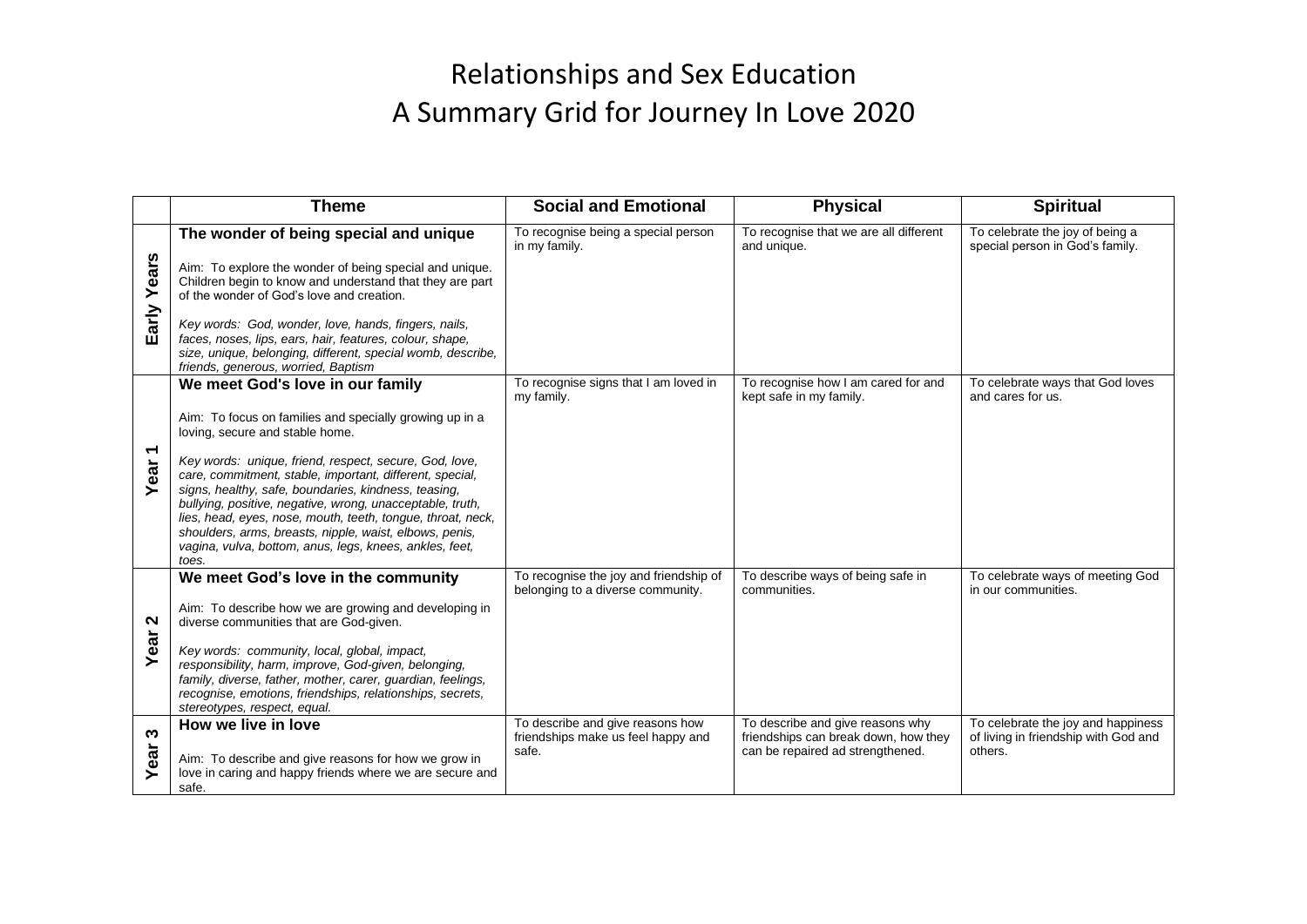## Relationships and Sex Education A Summary Grid for Journey In Love 2020

|               | Key words: community, God-given, belonging, family,<br>diverse, father, mother, carer, guardian, feelings,<br>emotions, friends, loyalty, kindness, trust, selfless,<br>generous, reasons, difficulties, positive, respectful.                                                                                                                                                                                                                                                                                                                                                                             |                                                                                                                                                       |                                                                                                       |                                                                                                                                                                                                      |
|---------------|------------------------------------------------------------------------------------------------------------------------------------------------------------------------------------------------------------------------------------------------------------------------------------------------------------------------------------------------------------------------------------------------------------------------------------------------------------------------------------------------------------------------------------------------------------------------------------------------------------|-------------------------------------------------------------------------------------------------------------------------------------------------------|-------------------------------------------------------------------------------------------------------|------------------------------------------------------------------------------------------------------------------------------------------------------------------------------------------------------|
| 4<br>Year     | God love us in our differences<br>Aim: To make links and connections to show that we are<br>all different. To celebrate these differences as we<br>appreciate that God's love accepts us as we are now and<br>as we change.<br>Key words: God, gifts, talents, difference, development,<br>change, stereotype, acceptance, cultural, biological,<br>respect, courtesy, manners, sensitivity, religious, belief,<br>bullying, polite, uniqueness, innate, beauty, dignity.                                                                                                                                  | To describe how we all should be<br>accepted and respected.                                                                                           | To describe how we should treat<br>others making links with the diverse<br>modern society we live in. | To celebrate the uniqueness and<br>innate beauty of each of us.                                                                                                                                      |
| 5<br>Year     | God loves us in our changing and<br>developing<br>Aim: To show a knowledge and understanding of how we<br>grow in awareness of the physical and emotional changes<br>that accompany puberty - sensitivity, mood swings,<br>anger, boredom etc. and grow further in recognising<br>God's presence in our daily lives.<br>Key words: God, sensitivity, puberty, presence, celebrate,<br>external, internal, change, develop, ovulation, biological,<br>respect, reproduction, menstrual cycle, hormones,<br>pituitary gland, uterus, fertilised ovum, fallopian tube,<br>vagina, vulva, cervix, womb, period | To show knowledge and<br>understanding of emotional<br>relationship changes as we grow and<br>develop.                                                | To show knowledge and<br>understanding of the physical<br>changes in puberty.                         | To celebrate the joy of growing<br>physically and spiritually.                                                                                                                                       |
| ဖ<br>ear<br>≻ | The wonder of God's love in creating new<br>life<br>Aim: To develop a secure understanding of what stable,<br>caring relationships are and the different kinds there may<br>be.<br>Focusing on Catholic teaching, children will also know<br>and understand about the conception of a child within<br>marriage.<br>Key words: God, Christian, appropriate, dignity,<br>sexuality, intercourse, fallopian, conceive, relationship,<br>uterus, cervix, fiancé, fiancée                                                                                                                                       | To develop a secure understanding<br>that stable and caring relationships,<br>which may be of different types, are at<br>the heart of happy families. | To explain how human life is<br>conceived.                                                            | To show an understanding of how<br>being made in the image and<br>likeness of God informs decisions<br>and actions when building<br>relationships with others, including<br>life-long relationships. |